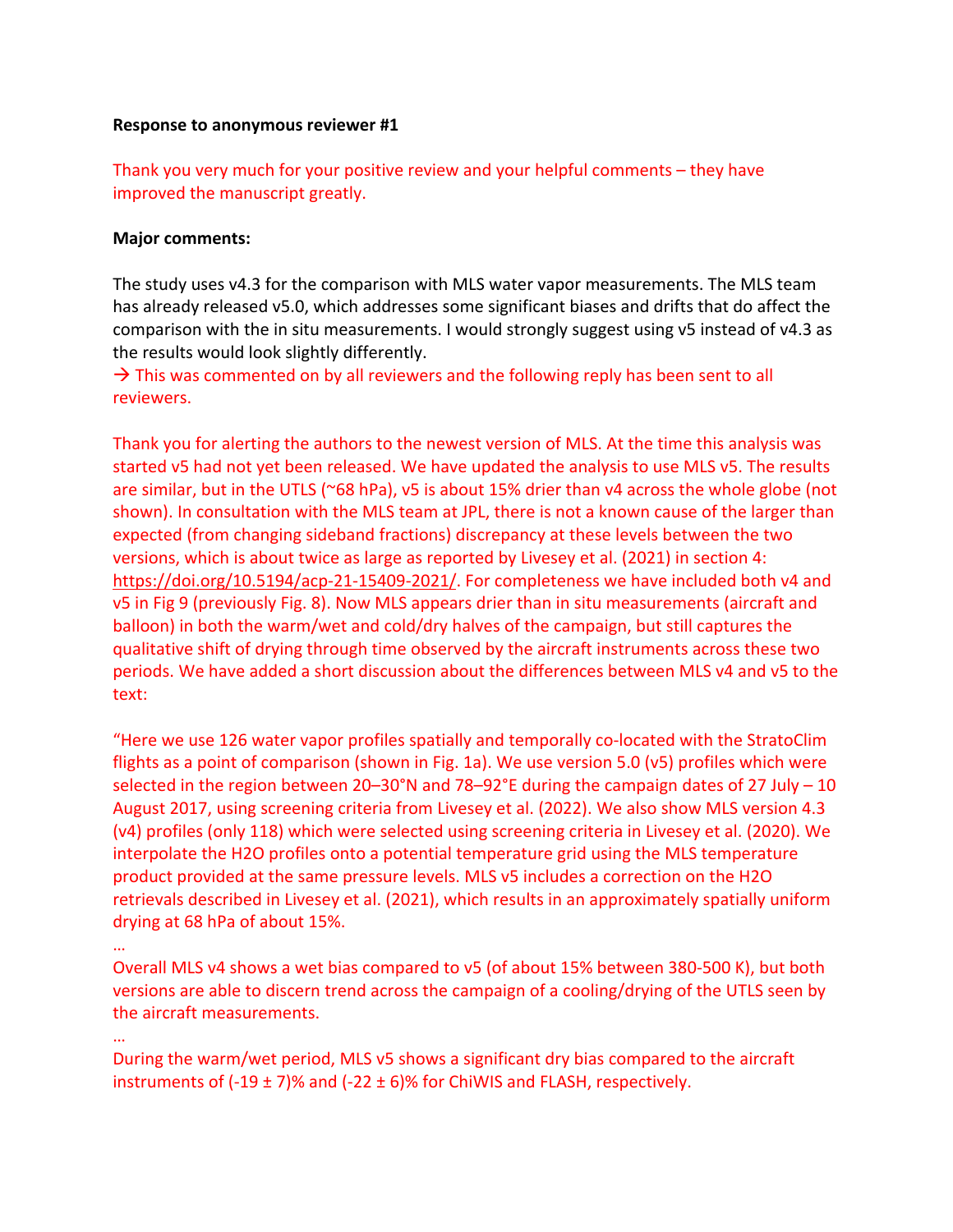During the cold/dry period, MLS v5 shows an insignificant dry bias of  $(-12 \pm 12)\%$ ,  $(-11 \pm 12)\%$ , and (-5 ± 15)% compared to ChiWIS, FLASH, and the balloon CFH, respectively. Because MLS v4 is 15% wetter compared to v5 in this altitude range, MLS v4 actually agrees more closely with the in situ measurements, reporting no statistically significant differences with any of the instruments during either period of the campaign."

## **Minor comments:**

I would suggest moving Figure S6 from the supplement to the main document. It is quite helpful in understanding the discussion of the cloud determination.  $\rightarrow$  Thank you, Figure S6 has been moved into the main text.

Since the authors refer to Figure S9 twice, it too could possibly be moved to the main text.  $\rightarrow$  Figure S9 is shown to present the reader with a fuller picture of the atmospheric state, including data from ChiWIS that was excluded from the intercomparison. So as not to confuse the reader on which datapoints are being intercompared, we have kept S9 as a supplemental figure. Thank you.

Lines 246ff: It would be quite useful to have an overview table, which lists for each flight the total flight hours, total number of data points, total number of measurements in cloud and out of cloud. Without this, the number of data points given here miss perspective.

 $\rightarrow$  A new table (Table 2) has been added with a summary of the flight hours for the 6 flights discussed in this paper.

The comparisons in Figure 8 look quite good. Nevertheless, there may be some sampling biases in this comparison, since the balloon-borne measurements are typically launched only in nonprecipitating conditions, and MLS is sensitive to cloud contamination in the UTLS. A short discussion about how this potential sampling bias may influence the comparison could be helpful.

 $\rightarrow$  Thanks for this suggestion. There are a variety of possible sampling biases that may be present in this comparison. This makes it all the more impressive that there is such good agreement across platforms. We have added the following discussion about Fig 9 (previously 8):

"Comparisons between these three platforms is challenging because the measurements were not perfectly coincident in space or time and the region sampled showed large day-to-day variability. The in situ measurements from the aircraft and balloons also have much higher spatial and temporal resolution than the MLS satellite instrument. Furthermore, sampling biases may be exacerbated in this comparison to do diurnal variations since the aircraft and MLS measured only during daytime while the balloons were only launched at dawn/dusk. Other sampling biases may be present such as cloud contamination, which to some extent all measurements are susceptible to."

Lines 374: Not unexpected, the comparison was not blind and there have been many interactions between the different teams during the campaign. I have confidence in each team,